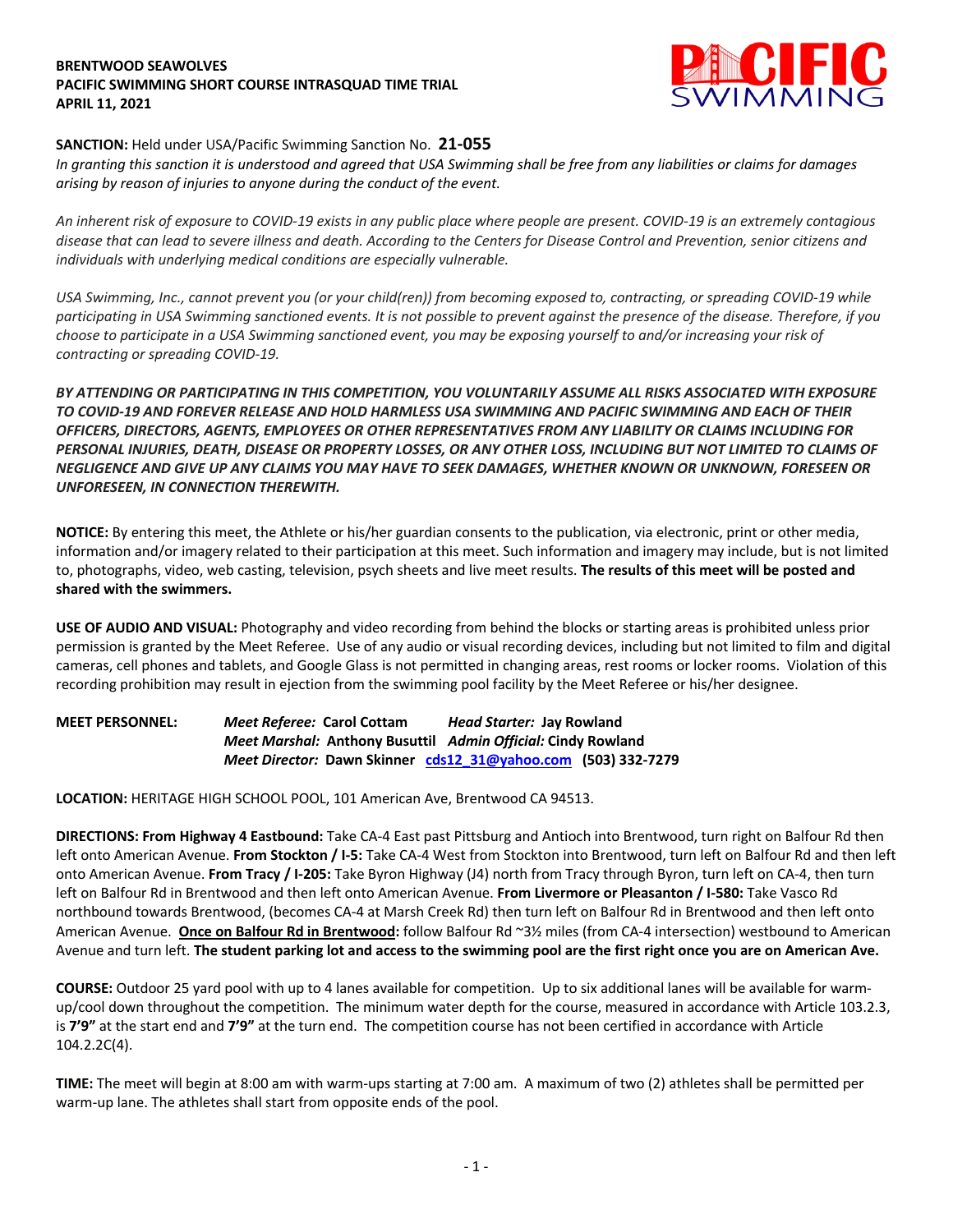**RULES: •** Current USA and Pacific Swimming rules and warm-up procedures will govern the meet. A copy of these procedures will be posted at the Clerk-of-Course.

• The local facilities guidelines, restrictions and interpretation of the local public health guidelines shall be followed at this meet.

• All applicable adults participating in or associated with this meet, acknowledge that they are subject to the provisions of the USA Swimming Minor Athlete Abuse Prevention Policy ("MAAPP"), and that they understand that compliance with the MAAPP policy is a condition of participation in the conduct of this competition.

- All events are timed finals.
- All events will swim fast to slow.
- Athletes may compete in 3 events.
- All Athletes ages 12 and under should complete competition within four (4) hours.

• Entries will be accepted until the number of splashes exceeds the estimated timeline, per the "Four-Hour Rule," based on the Athletes age and gender, or when the number of entered athlete meets maximum facility capacity as determined by facility and local health restrictions.

**•** All events shall be pre-seeded.

**•** If local conditions warrant it the Meet Referee, with the concurrence of the Meet Director, may require a mandatory scratch down.

- **All Coaches and Officials must wear their USA Swimming membership cards in a visible manner.**
- **•** All athletes 18 and older must have completed the Athlete Protection Training to be allowed to compete.
- **•** Different events and gender may swim combined in the same timed trial.

**ATTENTION HIGH SCHOOL ATHLETES:** If you are a high school athlete in season, you need to be Unattached from this meet. It is the athlete's responsibility to be Unattached from this meet. You can un-attach at the meet if necessary. This does not apply to athletes swimming under the rules of the Nevada Interscholastic Activities Association (NIAA).

**UNACCOMPANIED ATHLETES:** Any USA Swimming Athlete-Member competing at the meet must be accompanied by a USA Swimming Member-Coach for the purposes of Athlete supervision during warm-up, competition and warm-down. If a Coach-Member of the Athlete's USA Swimming Club does not attend the meet to serve in said supervisory capacity, it is the responsibility of the Athlete or the Athlete's legal guardian to arrange for supervision by a USA Swimming Member-Coach. The Meet Director or Meet Referee may assist the Athlete in making arrangements for such supervision; however, it is recommended that such arrangements be made in advance of the meet by the Athlete's USA Swimming Club Member-Coach.

**RACING STARTS:** Athletes must be certified by a USA Swimming member-coach as being proficient in performing a racing start or must start the race in the water. It is the responsibility of the Athlete or the Athlete's legal guardian to ensure compliance with this requirement.

**RESTRICTIONS:** • Smoking and the use of other tobacco products is prohibited on the pool deck, in the locker rooms, in spectator

- seating, on standing areas and in all areas used by Athletes, during the meet and during warm-up periods.
- Sale and use of alcoholic beverages is prohibited in all areas of the meet venue.
- No glass containers are allowed in the meet venue.
- No propane heater is permitted except for snack bar/meet operations.
- All shelters must be properly secured.
- Deck Changes are prohibited.

• Destructive devices, to include but not limited to, explosive devices and equipment, firearms (open or concealed), blades, knives, mace, stun guns and blunt objects are strictly prohibited in the swimming facility and its surrounding areas. If observed, the Meet Referee or his/her designee may ask that these devices be stored safely away from the public or removed from the facility. Noncompliance may result in the reporting to law enforcement authorities and ejection from the facility. Law enforcement officers (LEO) are exempt per applicable laws.

• Operation of a drone, or any other flying apparatus, is prohibited over the venue (pools, Athlete/Coach areas, Spectator areas and open ceiling locker rooms) any time Athletes, Coaches, Officials and/or Spectators are present.

• Locker rooms will not be available. Only one restroom will be open.

• Per Contra Costa County Health requirements, masks are mandated for use by athletes when not in the water as well as officials, timers and staff in the facility. Social distancing requirements of 6 feet or more are mandatory.

• All spectators, including parents, must sit on the hill behind the cones wearing masks and practicing social distancing or outside the pool area fencing. Spectator headcount in the facility will be limited.